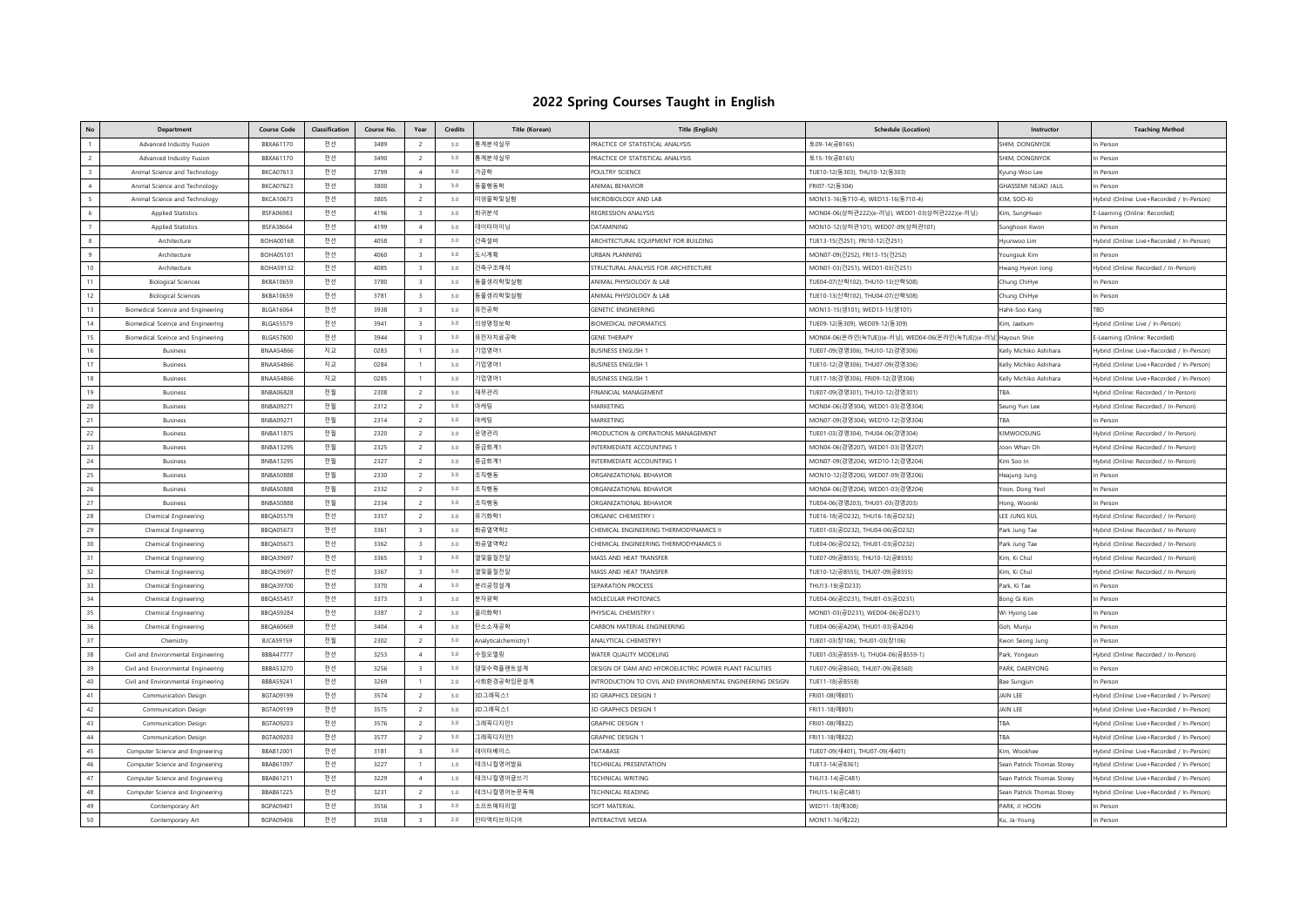|             | Department                            | <b>Course Code</b>                   | Classification | <b>Course No</b> | Year                             | Credits    | Title (Korean)                 | Title (English)                                                                                    | <b>Schedule (Location</b>                                        | Instructor                             | <b>Teaching Method</b>                     |
|-------------|---------------------------------------|--------------------------------------|----------------|------------------|----------------------------------|------------|--------------------------------|----------------------------------------------------------------------------------------------------|------------------------------------------------------------------|----------------------------------------|--------------------------------------------|
| 51          | Contemporary Art                      | <b>BGPA09409</b>                     | 전선             | 3560             | $\overline{2}$                   | 3.0        | 입체일반1                          | THREE-DIMENSIONAL STUDIES                                                                          | MON11-18(예310)                                                   | PARK, JI HOON                          | In Person                                  |
| 52          | Contemporary Art                      | <b>BGPA09409</b>                     | 전선             | 3561             | $\rightarrow$                    | 3.0        | 입체일반1                          | THREE-DIMENSIONAL STUDIES 1                                                                        | TUE11-18(예311)                                                   | PARK, JI HOON                          | In Person                                  |
| 53          | Contemporary Art                      | BGPA39628                            | 전선             | 3566             | 2                                | 3.0        | 디지털이미지1                        | DIGITAL IMAGE 1                                                                                    | THU01-08(예222)                                                   | TRA                                    | Hybrid (Online: Live / In-Person)          |
| 54          | Contemporary Art                      | BGPA39628                            | 전선             | 3567             | $\overline{2}$                   | 3.0        | 디지털이미지1                        | DIGITAL IMAGE '                                                                                    | THU11-18(예222)                                                   |                                        | Hybrid (Online: Live / In-Person)          |
| 55          | Contemporary Art                      | BGPA61081                            | 전선             | 3573             | $\mathbf{a}$                     | 3.0        | 통합비디오고급편집                      | INTEGRATED VIDEO ADVANCED EDITING                                                                  | TUE11-18(예222)                                                   | u, Ja-Young                            | n Persor                                   |
| 56          | Cropscience                           | <b>BKDA58964</b>                     | 전선             | 3823             | $\overline{2}$                   | 3.0        | 작물유기화학및실험                      | ORGANIC CHEMISTRY IN CROP SCIENCE AND LAB                                                          | TUE04-07(생455), FRI01-04(생511)                                   | 'oung Soo Keum                         | Hybrid (Online: Live+Recorded / In-Person) |
| 57          | Cropscience                           | <b>BKEA07665</b>                     | 전선             | 3830             | 2                                | 3.0        | 식품화학및실험                        | FOOD CHEMISTRY & LAB                                                                               | TUE15-18(동302), THU09-12(동711)                                   | Yeo, Ju Dong                           | Hybrid (Online: Live+Recorded / In-Person) |
| 58          | Digital Culture and Contents          | <b>BAMA55635</b>                     | 전선             | 3124             | $\overline{2}$                   | 3.0        | 문화이론기초연구                       | INTRODUCTION TO CULTURAL THEORIES                                                                  | THU13-18(문306)                                                   | (im, Soyoung                           | Hybrid (Online: Live+Recorded / In-Person) |
| 59          | Digital Culture and Contents          | <b>BAMA55654</b>                     | 전선             | 3127             | $\overline{2}$                   | 3.0        | 문화테크놀로지연구                      | UNDERSTANDING OF CULTURE TECHNOLOGY                                                                | TUE04-06(문306), THU04-06(문306)                                   | eong, Eui Jun                          | In Person                                  |
| 60          | Economics                             | <b>BSDA06715</b>                     | 전선             | 4126             | $\overline{\mathbf{3}}$          | 3.0        | 경제성장과발전                        | ECONOMIC GROWTH & DEVELOPMENT                                                                      | MON07-09(상허관318), WED10-12(상허관318)                               | Alexandre Repkine                      | In Person                                  |
| 61          | Economics                             | BSDA06715                            | 전선             | 4127             | $\overline{\mathbf{3}}$          | 3.0        | 경제성장과발전                        | ECONOMIC GROWTH & DEVELOPMENT                                                                      | TUE01-03(상허관107), THU04-06(상허관107)                               | Alexandre Repkine                      | In Persor                                  |
| 62          | Economics                             | <b>BSDA06747</b>                     | 전선             | 4137             | $\overline{\mathbf{3}}$          | 3.0        | 노동경제학                          | <b>LABOR ECONOMICS</b>                                                                             | WED13-16(상허관221), FRI05-06(상허관221)                               | CHOE Chung                             | In Person                                  |
| 63          | Economics                             | <b>BSDA06755</b>                     | 전선             | 4142             | 2                                | $3.0\,$    | 미시경제학                          | MICROECONOMICS                                                                                     | MON01-03(상허관224), WED04-06(상허관224)                               | Alexandre Repkine                      | In Persor                                  |
| 64          | Economics                             | <b>BSDA06774</b>                     | 전선             | 4145             | $\mathbf{a}$                     | 3.0        | 전략과게임                          | <b>GAMES &amp; STRATEGY</b>                                                                        | MON07-09(상허관107), WED10-12(상허관107)                               | unamun Choi                            | In Person                                  |
| 65          | Economics                             | <b>BSDA06784</b>                     | 전선             | 4147             | $\overline{\mathbf{3}}$          | $3.0\,$    | 화폐경제학                          | MONETARY ECONOMICS                                                                                 | MON04-06(상허관107), WED01-03(상허관107)                               | Won Joong Kim                          | Hybrid (Online: Live+Recorded / In-Person) |
| 66          | Economics                             | <b>BSDA06784</b>                     | 전선             | 4148             | $\mathbf{R}$                     | 3.0        | 화폐경제학                          | MONETARY ECONOMICS                                                                                 | TUE07-09(상허관224), THU10-12(상허관224)                               | Huh, Sungjun                           | In Person                                  |
| 67          | Economics                             | <b>BSDA46605</b>                     | 전선             | 4153             | $\overline{4}$                   | 3.0        | 파생금융상품의이해                      | FINANCIAL DERIVATIVES                                                                              | TUE07-09(상허관106), THU10-12(상허관106                                | Jaehwan Kim                            | n Persor                                   |
| 68          | Economics                             | <b>BSDA53263</b>                     | 전선             | 4154             | $\mathbf{a}$                     | 3.0        | 중급미시                           | INTERMEDIATE MICROECONOMICS                                                                        | TUE07-09(상허관222), THU10-12(상허관222)                               | Alexandre Repkine                      | In Person                                  |
| 69          | Economics                             | <b>BSDA53263</b>                     | 전선             | 4155             | $\overline{\mathbf{3}}$          | $3.0\,$    | 중급미시                           | INTERMEDIATE MICROECONOMICS                                                                        | TUE17-18(상허관224), FRI09-12(상허관224)                               | Alexandre Repkine                      | In Persor                                  |
| 70          | Electrical and Electronics Engieering | BBPA05343                            | 전선             | 3309             | $\mathbf{a}$                     | 3.0        | 반도체물성                          | PHYSICS OF SEMICONDUCTOR                                                                           | MON07-09(공B566), WED10-12(공B566)                                 | Jeon, Jongwool                         | Hybrid (Online: Recorded / In-Person)      |
| 71          | Electrical and Electronics Engieering | BBPA12260                            | 전선             | 3323             | $\overline{\mathbf{3}}$          | 3.0        | 전자회로2                          | ELECTRONIC CIRCUITS 2                                                                              | MON10-12(공B473), WED07-09(공C486)                                 | lintae Kin                             | Hybrid (Online: Live+Recorded / In-Person  |
| 72          | Electrical and Electronics Engieering | BBPA12260                            | 전선             | 3324             | $\mathbf{R}$                     | 3.0        | 전자회로2                          | ELECTRONIC CIRCUITS 2                                                                              | TUE10-12(공B473), THU01-03(공C486)                                 | TR A                                   | Hybrid (Online: Live+Recorded / In-Person) |
| 73          | Electrical and Electronics Engieering | <b>BBPA59457</b>                     | 전선             | 3344             | 2                                | 3.0        | 논리회로                           | <b>LOGIC CIRCUITS</b>                                                                              | MON07-09(공C485), WED10-12(공C485)                                 | CHESER S. PARK                         | Hybrid (Online: Live+Recorded / In-Person) |
| 74          | Electrical and Electronics Engieering | BBPA61142                            | 전선             | 3349             | $\overline{\mathbf{3}}$          | 3.0        | 임베디드자료구조                       | <b>EMBEDDED DATA STRUCTURE</b>                                                                     | MON10-12(새204), WED07-09(새204)                                   | <b>Sim Woniun</b>                      | Hybrid (Online: Live+Recorded / In-Person) |
| 75          | <b>Energy Engineering</b>             | COAA80118                            | 지교             | 0314             | 2                                | 3.0        | 공학수학및연습1                       | ADVANCED ENGINEERING MATHEMATICS I                                                                 | TUE09-12(공B360), THU09-12(공B360)                                 | Choo Francois Jinkyo                   | Hybrid (Online: Recorded / In-Person       |
| 76          | <b>Energy Engineering</b>             | COAA80718                            | 지교             | 0363             | $\overline{1}$                   | 3.0        | 수학및연습1                         | MATHEMATICS & EXERCISE                                                                             | TUE13-16(공B368), THU13-16(공B368)                                 | Choo Francois Jinkyo                   | Hybrid (Online: Recorded / In-Person       |
| 77          | <b>Energy Engineering</b>             | <b>BLBA57634</b>                     | 전선             | 3881             | $\overline{\mathbf{3}}$          | 3.0        | 에너지변환소재                        | ENERGY CONVERSION MATERIALS                                                                        | TUE07-09(공B368), THU10-12(공B368)                                 | TBA                                    | Hybrid (Online: Recorded / In-Person       |
| 78          | <b>Energy Engineering</b>             | <b>BLBA57636</b>                     | 전선             | 3882             | $\overline{4}$                   | 3.0        | 연료전지                           | <b>FUEL CELL</b>                                                                                   | TUE07-09(공B352), THU10-12(공B457-1)                               | Hvuksu Han                             | Hybrid (Online: Recorded / In-Person)      |
| 79          | <b>Energy Engineering</b>             | <b>BLBA57637</b>                     | 전선             | 3883             | $\overline{4}$                   | 3.0        | 이차전지                           | SECONDARY CELL BATTERY                                                                             | TUE10-12(공B368), THU07-09(공B368)                                 | i Jae Kim                              | Hybrid (Online: Recorded / In-Person)      |
| 80          | Engineering                           | BBAA62222                            | 지교             | 0057             | $\overline{1}$                   | 3.0        | 미적분학                           | CALCULUS                                                                                           | MON07-09(공B564), WED07-09(공B564)                                 | Choo Francois Jinkyo                   | Hybrid (Online: Live+Recorded / In-Person) |
| 81          | English                               | <b>BAAA04086</b>                     | 지교             | 0002             | $\overline{1}$                   | 3.0        | 영어의세계                          | STORY OF ENGLISH                                                                                   | MON01-03(연구동516), WED04-06(연구동516)                               | HEE-DON AHN                            | In Person                                  |
| 82          | English                               | BAAA61088                            | 지교             | 0025             |                                  | 3.0        | 영미문화의전통                        | ENGLISH AND AMERICAN CULTURE                                                                       | MON04-06(부201), WED01-03(부201)                                   | Grace Eunhae Oh                        | In Person                                  |
| 83          | English                               | <b>BACA04275</b>                     | 전선             | 3052             |                                  | 3.0        | 영어음성학                          | <b>ENGLISH PHONETICS</b>                                                                           | rUE07-09(문211), THU10-12(문211)                                   | eong-Im Han                            | n Person                                   |
| 84          | English                               | <b>BACA17205</b>                     | 전선             | 3055             | $\overline{1}$                   | 3.0        | 영문법                            | <b>ENGLISH GRAMMAR</b>                                                                             | TUE13-16(문211), FRI07-08(문211)                                   | Duk-Ho An                              | Hybrid (Online: Live+Recorded / In-Person) |
| 85          | English                               | <b>BACA17205</b>                     | 전선             | 3056             | $\overline{1}$                   | 3.0        | 영문법                            | <b>ENGLISH GRAMMAR</b>                                                                             | TUE17-18(문211), FRI09-12(문211)                                   | Duk-Ho An                              | Hybrid (Online: Live+Recorded / In-Person) |
| 86          | English                               | <b>BACA54796</b>                     | 전선             | 3062             | $\overline{4}$                   | 3.0        | 영미문화이론                         | ENGLISH AMERICAN CULTURE THEORIES                                                                  | WED13-16(문211), FRI05-06(문211)                                   | (im, Jonggab                           | In Persor                                  |
| 87          | English                               | <b>BACA55867</b>                     | 전선             | 3063             | 2                                | 3.0        | 영미무대극과TV드라마                    | BRITISH AND AMERICAN STAGE DRAMA AND TV DRAMA                                                      | MON07-09(문302-1), WED10-12(문302-1)                               | Kang, Hyeong-min                       | n Person                                   |
| $^{\rm 88}$ | English                               | <b>BACA55868</b>                     | 전선             | 3065             | $\overline{4}$                   | 3.0        | 특수목적영어:비지니스영어                  | ENGLISH FOR SPECIFIC PURPOSES: BUSINESS ENGLISH                                                    | MON10-12(문211), WED07-09(문211)                                   | Peter Andrew Ryan                      | In Person                                  |
| 89<br>90    | English                               | <b>BACA55868</b><br><b>BACA55868</b> | 전선             | 3066<br>3067     | $\overline{4}$<br>$\overline{4}$ | 3.0<br>3.0 | 특수목적영어:비지니스영어<br>특수목적영어:비지니스영어 | ENGLISH FOR SPECIFIC PURPOSES: BUSINESS ENGLISH<br>ENGLISH FOR SPECIFIC PURPOSES: BUSINESS ENGLISH | TUE01-03(문211), THU04-06(문211)                                   | Peter Andrew Ryan                      | In Person                                  |
| 91          | English<br>English                    | <b>BACA57434</b>                     | 전선<br>전선       | 3068             | $\overline{\mathbf{3}}$          | 3.0        | 고급영어Communication              | ADVANCED ENGLISH COMMUNICATION                                                                     | TUE04-06(문211), THU01-03(문211)<br>MON01-03(문211), WED04-06(문211) | Peter Andrew Ryan<br>Peter Andrew Ryan | In Person<br>In Person                     |
| 92          | English                               | <b>BACA57434</b>                     | 전선             | 3069             | $\mathbf{R}$                     | 3.0        | 고급영어Communication              | ADVANCED ENGLISH COMMUNICATION                                                                     | MON07-09(문211), WED10-12(문211)                                   | eter Andrew Ryan                       | n Persor                                   |
| 93          | English                               | <b>BACA58985</b>                     | 전선             | 3070             | $\rightarrow$                    | 3.0        | 영국소설                           | <b>ENGLISH NOVEL</b>                                                                               | WED13-18(문204)                                                   | Lee Seu                                | Hybrid (Online: Live / In-Person)          |
| 94          | English Education                     | <b>BHFA54640</b>                     | 전선             | 3717             | $\overline{\mathbf{3}}$          | 3.0        | 영어회화                           | <b>ENGLISH CONVERSATION</b>                                                                        | FRI10-15(사301-1)                                                 | Sean Patrick Thomas Storey             | Hybrid (Online: Live+Recorded / In-Person) |
| 95          | English Education                     | BHFA61438                            | 전선             | 3718             | $\mathbf{a}$                     | $3.0\,$    | 교사를위한영어구문론                     | ENGLISH SYNTAX FOR TEACHERS                                                                        | MON13-16(온라인(실시간)), THU17-18(온라인(실시간))                           | ee. Wooseung                           | E-Learning (Online:Live)                   |
| 96          | Environmental Health Science          | <b>BKGA51999</b>                     | 전선             | 3858             | $\overline{2}$                   | 3.0        | 화학부석                           | <b>ANALYTICAL CHEMISTRY</b>                                                                        | TUE01-03(생351), THU04-06(생351)                                   | oon Youngdae                           | n Persor                                   |
| 97          | Food Marketing and Safety             | <b>BKFA57852</b>                     | 전선             | 3842             | $\overline{\mathbf{3}}$          | 3.0        | 농식품가격분석론                       | FOOD COMMODITY PRICE ANALYSIS                                                                      | MON04-06(동802), WED04-06(동802)                                   | MinKyoung Kim                          | Hybrid (Online: Live / In-Person)          |
| 98          | Forestry and Landscape Architecture   | <b>BKHA55757</b>                     | 전선             | 3876             | $\overline{4}$                   | 3.0        | 산림조경진로지도                       | PROFESSION GUIDING IN FOREST & LANDSCAPE ARCHITECTURE                                              | MON09-12(생254), WED09-12(생254)                                   | An Kyung Jin                           | n Person                                   |
| 99          | Industrial Design                     | <b>BGHA53467</b>                     | 전선             | 3502             | $\overline{2}$                   | 3.0        | 디자인프로덕트1                       | <b>DESIGN PRODUCT</b>                                                                              | THU11-18(예722)                                                   | REUTER JAKOB JOHANN                    | Hybrid (Online: Live / In-Person)          |
| 100         | Industrial Design                     | <b>BGHA53477</b>                     | 전선             | 3509             | $\overline{2}$                   | $3.0\,$    | UI디자인                          | <b>USER INTERFACE DESIGN</b>                                                                       | WED01-08(예720)                                                   | iyun Jung                              | Hybrid (Online: Live / In-Person)          |
| 101         | <b>Industrial Design</b>              | <b>BGHA53477</b>                     | 전선             | 3510             | $\rightarrow$                    | 3.0        | UI디자인                          | USER INTERFACE DESIGN                                                                              | WED11-18(예720)                                                   | Jivun Juna                             | Hybrid (Online: Live / In-Person)          |
| 102         | <b>Industrial Design</b>              | <b>BGHA55492</b>                     | 전선             | 3514             | $\overline{4}$                   | 2.0        | 디자인프리젠테이션                      | <b>DESIGN PRESENTATION</b>                                                                         | WED03-08(예717-2)                                                 | Kang Shin Young                        | Hybrid (Online: Live / In-Person)          |
| 103         | <b>Industrial Design</b>              | <b>BGHA62239</b>                     | 전선             | 3523             | $\mathbf{a}$                     | 2.0        | 디자이너메이커                        | <b>DESIGNER MAKERS</b>                                                                             | TUE11-16(예702)                                                   | <b>TRD</b>                             | In Person                                  |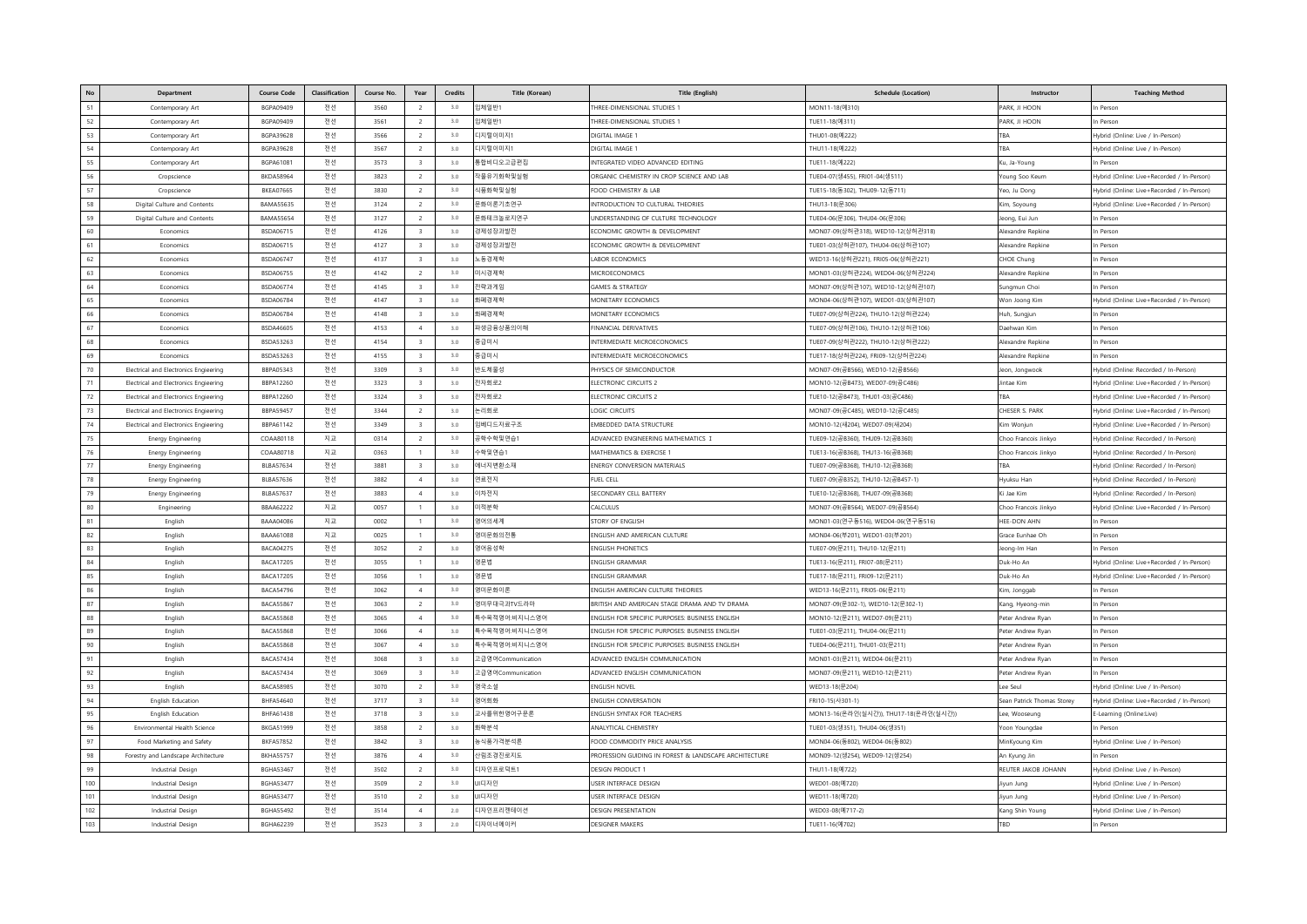| No         | Department                                   | <b>Course Code</b>                   | <b>Classification</b> | Course No.   | Year                             | <b>Credits</b> | <b>Title (Korean)</b> | <b>Title (English</b>                         | <b>Schedule (Location)</b>                                                  | Instructor                   | <b>Teaching Method</b>                     |
|------------|----------------------------------------------|--------------------------------------|-----------------------|--------------|----------------------------------|----------------|-----------------------|-----------------------------------------------|-----------------------------------------------------------------------------|------------------------------|--------------------------------------------|
| 104        | Integrative Bioscience and Biotechnology     | <b>BLIA07739</b>                     | 전선                    | 3965         | $\mathcal{L}$                    | 3.0            | 생화학1                  | <b>BIOCHEMISTRY 1</b>                         | TUE07-09(생251), THU10-12(생251)                                              | Jong-Eun Kim                 | Hybrid (Online: Live+Recorded / In-Person) |
| 105        | Integrative Bioscience and Biotechnology     | <b>BLIA57397</b>                     | 전선                    | 3972         | $\overline{4}$                   | 3.0            | 신경생물학                 | NEUROBIOLOGY                                  | MON04-06(생101), WED01-03(생101)                                              | Choi Yoon Kyung              | In Person                                  |
| 106        | Integrative Bioscience and Biotechnology     | <b>BLIA57613</b>                     | 전선                    | 3975         | $\overline{2}$                   | 3.0            | 유전학의이해                | <b>GENETICS</b>                               | TUE01-03(생101), THU04-06(생101)                                              | Choi Yoon Kyung              | In Person                                  |
| 107        | International Trade                          | <b>BSEA55690</b>                     | 전선                    | 4169         | $\mathbf{a}$                     | 3.0            | 국제재무                  | INTERNATIONAL CORPORATE FINANCE               | MON07-09(상허관220), WED10-12(상허관220)                                          | CHANG, DONG-HAN              | In Persor                                  |
| 108        | International Trade                          | <b>BSEA62351</b>                     | 전선                    | 4181         | $\mathbf{R}$                     | 3.0            | 무역운송                  | <b>RADE TRANSPORT</b>                         | WED13-18(상허관324)                                                            | Oh Eunji                     | Hybrid (Online: Live+Recorded / In-Person) |
| 109        | Living Design                                | <b>BOGA55709</b>                     | 전선                    | 4028         | $\overline{2}$                   | 3.0            | 염색                    | <b>YEING</b>                                  | THU01-08(예521)                                                              | TBA                          | In Person                                  |
| 110        | Living Design                                | <b>BOGA55711</b>                     | 전선                    | 4031         | $\overline{2}$                   | 3.0            | 서피스패턴디자인1             | <b>SURFACE PATTERN DESIGN1</b>                | TUE01-08(예520)                                                              | Lee Chang Min                | In Person                                  |
| 111        | Living Design                                | <b>BOGA55721</b>                     | 전선                    | 4036         | $\overline{2}$                   | 3.0            | 핸드빌딩                  | <b>JAND BUILDING</b>                          | TUE01-04(공예201), TUE05-08(공예101)                                            | larin Lee                    | n Person                                   |
| 112        | Living Design                                | <b>BOGA55734</b>                     | 전선                    | 4046         | $\overline{4}$                   | 3.0            | 텍스타일제품디자인1            | TEXTILE PRODUCT DESIGN1                       | TUE11-12(예521), TUE13-14(예523), TUE15-16(예501), TUE17-18(예50 KIM, SEONG DAL |                              | In Persor                                  |
| 113        | Living Design                                | <b>BOGA55748</b>                     | 전선                    | 4052         | $\overline{4}$                   | 3.0            | 세라믹제품디자인1             | ERAMIC PRODUCT DESIGN'                        | THU11-14(공예201), THU15-18(공예101)                                            | larin Lee                    | In Person                                  |
| 114        | Living Design                                | BOGA55853                            | 전선                    | 4053         | $\mathbf{a}$                     | 3.0            | 인체와장식1                | <b>BODY AND DECORATION?</b>                   | WED11-18(공예104)                                                             | Park Jieun                   | In Person                                  |
| 115        | Mathematics                                  | <b>BJFA10861</b>                     | 전선                    | 3766         | $\overline{4}$                   | 3.0            | 위상수학특강                | OPICS IN TOPOLOGY                             | MON10-12(0 124), WED10-12(0 124)                                            | Heesang Park                 | Hybrid (Online: Recorded / In-Person)      |
| 116        | Mathematics                                  | BJFA48973                            | 전선                    | 3771         | $\boldsymbol{\Lambda}$           | 3.0            | 현대수학특강1               | ADVANCED STUDIES IN MATHEMATICS               | TUE04-06(창103), THU04-06(창113-1)                                            | angjin Kim                   | In Persor                                  |
| 117        | Mathematics                                  | <b>BJFA48976</b>                     | 전선                    | 3772         | $\overline{4}$                   | 3.0            | 수학적모델링                | MATHEMATICAL MODELING                         | TUE10-12(창103), THU10-12(창113-1)                                            | Yangjin Kim                  | In Person                                  |
| 118        | Mathematics Education                        | <b>BHCA09754</b>                     | 전필                    | 2042         | $\overline{2}$                   | 3.0            | 복소해석학1                | COMPLEX ANALYSIS 1                            | MON13-15(사218), WED10-12(사216)                                              | Kim, Youngju                 | In Person                                  |
| 119        | Mechanical Engineering                       | BBSB06353                            | 전필                    | 2033         | $\overline{2}$                   | 3.0            | 열역학                   | HERMODYNAMICS                                 | MON04-06(공D234), WED04-06(공D234)                                            | Cang, Sang Hun               | Hybrid (Online: Live+Recorded / In-Person) |
| 120        | Mechanical Engineering                       | BBSB06370                            | 전필                    | 2037         | $\overline{2}$                   | 3.0            | 재료역학                  | MECHANICS OF MATERIALS                        | MON04-06(공B554), WED04-06(공B554)                                            | Choo Francois Jinkyo         | Hybrid (Online: Recorded / In-Person       |
| 121        | Mechanical Engineering                       | BBSB06370                            | 전필                    | 2038         | $\overline{2}$                   | 3.0            | 재료역학                  | MECHANICS OF MATERIALS                        | MON10-12(공B360), WED10-12(공B360)                                            | Kim, Dong Kyu                | Hybrid (Online: Live+Recorded / In-Person) |
| 122        | Mechanical Engineering                       | BBSB06370                            | 전필                    | 2039         | $\overline{2}$                   | 3.0            | 재료역학                  | MECHANICS OF MATERIALS                        | MON10-12(공D234), WED10-12(공D234)                                            | 'oung Joo Kwor               | Hybrid (Online: Live+Recorded / In-Person) |
| 123        | Mechanical Engineering                       | BBSB05360                            | 전선                    | 3419         | $\overline{\mathbf{3}}$          | 3.0            | 신호및시스템                | <b>IGNAL AND SYSTEMS</b>                      | TUE13-15(공D234), THU13-15(공D234)                                            | ung Sang Kyung               | Hybrid (Online: Live+Recorded / In-Person) |
| 124        | Mechanical Engineering                       | BBSB06385                            | 전선                    | 3432         | $\mathbf{R}$                     | 3.0            | CAD                   | COMPUTER-AIDED DESIGN                         | TUE13-16(공B170), THU13-16(새302)                                             | im, Namsu                    | Hybrid (Online: Live+Recorded / In-Person) |
| 125        | Mechanical Engineering                       | BBSB45226                            | 전선                    | 3439         | $\mathbf{a}$                     | 3.0            | 메카트로닉스설계              | MECHATRONICS DESIGN                           | TUE13-16(신공308), THU13-16(신공308)                                            | loeryong Jung                | Hybrid (Online: Live+Recorded / In-Person) |
| 126        | Media and Communication                      | <b>BANA04866</b>                     | 전선                    | 3135         | $\overline{2}$                   | 3.0            | 광고와커뮤니케이션             | ADVERTISEMENT AND COMMUNICATION               | MON07-09(문304), WED10-12(문304)                                              | kim, Yoojung                 | In Person                                  |
| 127        | Media and Communication                      | <b>BANA04866</b>                     | 전선                    | 3136         | 2                                | 3.0            | 광고와커뮤니케이션             | ADVERTISEMENT AND COMMUNICATION               | MON10-12(문304), WED07-09(문304)                                              | tim, Yoojung                 | In Person                                  |
| 128        | Media and Communication                      | <b>BANA54852</b>                     | 전선                    | 3145         | $\overline{\mathbf{3}}$          | 3.0            | 영상제작의이론과실제            | HEORY AND PRACTICE OF VIDEO PRODUCING         | TUE01-03(문213), THU04-06(문213)                                              | young Chae                   | Hybrid (Online: Live+Recorded / In-Person) |
| 129        | Media and Communication                      | <b>BANA54852</b>                     | 전선                    | 3146         | $\mathbf{R}$                     | 3.0            | 영상제작의이론과실제            | HEORY AND PRACTICE OF VIDEO PRODUCING         | TUE04-06(문213) THU01-03(문213)                                               | young Chae                   | Hybrid (Online: Live+Recorded / In-Person) |
| 130        | Microbial Engineering                        | <b>BBKA05809</b>                     | 전필                    | 2001         | -2                               | 3.0            | 공업미생물학1및실험            | INDUSTRIAL MICROBIOLOGY 1 & LAB               | TUE11-14(신공614), THU09-12(공B551)                                            | (im, Hyung Joo               | Hybrid (Online: Recorded / In-Person)      |
| 131        | Microbial Engineering                        | <b>BBKA05809</b>                     | 전필                    | 2002         | 2                                | 3.0            | 공업미생물학1및실험            | NDUSTRIAL MICROBIOLOGY 1 & LAB.               | WED11-14(신공614), THU09-12(공B551)                                            | (im, Hyung Joo               | Hybrid (Online: Recorded / In-Person)      |
| 132        | Microbial Engineering                        | BBKA23930                            | 전선                    | 3278         | $\overline{4}$                   | 3.0            | 생물분리공정공학              | IOSEPARATION PROCESS ENGINEERING              | TUE01-03(공A402), THU09-11(공A402)                                            | tangarajulu Senthil Kumaran  | Hybrid (Online: Recorded / In-Person       |
| 133        | Microbial Engineering                        | <b>BBKA47911</b>                     | 전선                    | 3280         | $\mathbf{a}$                     | 3.0            | 기기분석화학및실험             | INSTRUMENTAL ANALYSIS AND EXPERIMENT          | MON14-17(신공614), WED11-14(공B551)                                            | ang Yung Hur                 | Hybrid (Online: Recorded / In-Person)      |
| 134        | Microbial Engineering                        | <b>BBKA47912</b>                     | 전선                    | 3281         | $\overline{4}$                   | 3.0            | 바이오의약품                | <b>BIOLOGICAL MEDICINE</b>                    | MON04-06(공A402), TUE04-06(공A402)                                            | ang Yung Hun                 | Hybrid (Online: Recorded / In-Person       |
| 135        | Microbial Engineering                        | <b>BBKA57421</b>                     | 전선                    | 3286         | $\mathbf{R}$                     | 3.0            | 바이오에너지                | RIOENERGY                                     | MON11-13(공B551), TUE07-09(공B551)                                            | (im, Hyung Joo               | Hybrid (Online: Recorded / In-Person)      |
| 136        | Microbial Engineering                        | <b>BBKA59080</b>                     | 전선                    | 3287         | $\overline{4}$                   | 3.0            | 천연물소재학                | NATURAL PRODUCT                               | TUE10-12(공A402), WED10-12(공A402)                                            | Rangarajulu Senthil Kumaran  | Hybrid (Online: Recorded / In-Person       |
| 137        | Microbial Engineering                        | <b>BBKA61168</b>                     | 전선                    | 3288         | $\overline{2}$                   | 3.0            | 공업유기화학                | INDUSTRIAL ORGANIC CHEMISTRY                  | WED05-07(공A402), THU01-03(공A402)                                            | Rangarajulu Senthil Kumaran  | Hybrid (Online: Recorded / In-Person       |
| 138        | Microbial Engineering                        | <b>BBKA05881</b>                     | 전선                    | 4267         | $\overline{\mathbf{3}}$          | 3.0            | 유전공학및실험               | GENETIC ENGINEERING AND EXPERIMENT            | WED02-04(공A402), THU04-06(공A402)                                            | Rangarajulu Senthil Kumaran  | Hybrid (Online: Recorded / In-Person       |
| 139        | Moving Images & Film                         | <b>BGUA55789</b>                     | 전선                    | 3611         | $\overline{1}$<br>$\overline{1}$ | 2.0            | 캐릭터디자인                | CHARACTER DESIGN                              | WED03-08(예401                                                               | iemi Kim                     | In Person                                  |
| 140<br>141 | Moving Images & Film                         | <b>BGUA55789</b>                     | 전선                    | 3612         |                                  | 2.0<br>3.0     | 캐릭터디자인                | CHARACTER DESIGN                              | WED11-16(예401)                                                              | emi Kim                      | In Person                                  |
|            | Moving Images & Film                         | <b>BGUA55828</b>                     | 전선                    | 3617         | $\overline{4}$                   |                | 다큐멘터리영화               | DOCUMENTARY FILM                              | TUE03-10(예402)                                                              | <b>JEONG HEEWOO</b>          | In Person                                  |
| 142<br>143 | Moving Images & Film                         | <b>BGUA55831</b><br><b>BGUA55831</b> | 전선                    | 3618<br>3619 | $\overline{1}$                   | 3.0<br>3.0     | 기초연기<br>기초연기          | <b>BASIC ACTING</b><br><b>BASIC ACTING</b>    | WED03-10(예B103<br>FRI03-10(예B103)                                           | sun Kim<br>un Kim            | In Person<br>n Person                      |
| 144        | Moving Images & Film<br>Moving Images & Film | <b>BGUA58973</b>                     | 전선<br>전선              | 3635         | 2                                | 3.0            | 모션그래픽스기초              | MOTION GRAPHICS BASIC                         | WED11-18(예306)                                                              | eung Won Choi                | Hybrid (Online: Live+Recorded / In-Person) |
| 145        |                                              | BGUA58973                            | 전선                    | 3636         | $\rightarrow$                    | 3.0            | 모션그래픽스기초              | MOTION GRAPHICS BASIC                         | THU11-18(여 306)                                                             |                              | Hybrid (Online: Live+Recorded / In-Person  |
| 146        | Moving Images & Film<br>Music Education      | BHEA10173                            | 전필                    | 2149         | $\overline{2}$                   | 3.0            | 화성법2                  | HARMONY II                                    | TUE05-08(사312), THU15-16(사312)                                              | eung Won Choi<br>So-Yung Ahn | In Person                                  |
| 147        | Physics                                      | BJBA10494                            | 전선                    | 3744         | $\overline{4}$                   | 3.0            | 고체물리학1                | SOLID STATE PHYSICS I                         | MON09-11(창107), WED09-11(창107)                                              | Jhang Sung Ho                | In Person                                  |
| 148        | Political Science                            | <b>BSAA06404</b>                     | 지교                    | 0292         |                                  | 3.0            | 정치학개론                 | NTRODUCTION TO POLITICAL SCIENCE              | MON07-09(상허관317), WED10-12(상허관317)                                          | Choi, Kyong Jun              | n Person                                   |
| 149        | Political Science                            | <b>BSBA54749</b>                     | 전선                    | 4096         | $\boldsymbol{\Lambda}$           | 3.0            | 한국외교론                 | FOREIGN POLICY AND KOREAN DIPLOMACY           | MON01-03(상허관317), WED04-06(상허관317)                                          | ae-Ryong Yoon                | In Persor                                  |
| 150        | Political Science                            | <b>BSBA54794</b>                     | 전선                    | 4102         | $\overline{4}$                   | 3.0            | 미국정치                  | <b>MERICAN POLITICS</b>                       | WED13-16(상허관317), FRI05-06(상허관317)                                          | Kim, Sung-youn               | In Person                                  |
| 151        | Public Administration and Management         | <b>BSCA06538</b>                     | 전선                    | 4107         | $\mathbf{R}$                     | 3.0            | 과학기술정책론               | SCIENCE & TECHNOLOGY AND PUBLIC POLICY        | MON13-16(상허관316), THU17-18(상허관316                                           | unmo Kim                     | Hybrid (Online: Recorded / In-Person)      |
| 152        | Public Administration and Management         | <b>BSCA06552</b>                     | 전선                    | 4110         |                                  | 3.0            | 재무행정론                 | INANCIAL ADMINISTRATION                       | TUE01-03(상허관316), THU04-06(상허관316)                                          | Byungwoo Cho                 | Hybrid (Online: Recorded / In-Person)      |
| 153        | Public Administration and Management         | <b>BSCA50996</b>                     | 전선                    | 4117         | $\rightarrow$                    | 3.0            | 사회과학탐구의논리             | HE LOGIC OF SOCIAL SCIENCE RESEARCH           | TUE01-03(상허관305), THU04-06(상허관305)                                          | 'iyoon Chung                 | Hybrid (Online: Live+Recorded / In-Person) |
| 154        | Public Administration and Management         | <b>BSCA51006</b>                     | 전선                    | 4121         | $\overline{4}$                   | 3.0            | 세계화와지역정책              | GLOBALIZATION AND REGIONAL DEVELOPMENT POLICY | MON10-12(상허관316), WED07-09(상허관316)                                          | unmo Kim                     | Hybrid (Online: Recorded / In-Person       |
| 155        | Public Administration and Management         | <b>BSCA64316</b>                     | 전선                    | 4124         | $\overline{4}$                   | 3.0            | 환경과자원정책론              | ENVIRONMENTAL AND NATURAL RESOURCE POLICY     | TUE07-09(상허관305), THU10-12(상허관305)                                          | ung Eun Kim                  | Hybrid (Online: Live+Recorded / In-Person) |
| 156        | Real Estate Studies                          | BYBA39384                            | 전선                    | 4245         | $\mathbf{a}$                     | 3.0            | 부동산자산관리론              | REAL ESTATE ASSET MANAGEMENT                  | MON04-06(부302), WED04-06(부302)                                              | Ro, SEUNG HAN                | Hybrid (Online: Recorded / In-Person       |
|            |                                              |                                      |                       |              |                                  |                |                       |                                               |                                                                             |                              |                                            |